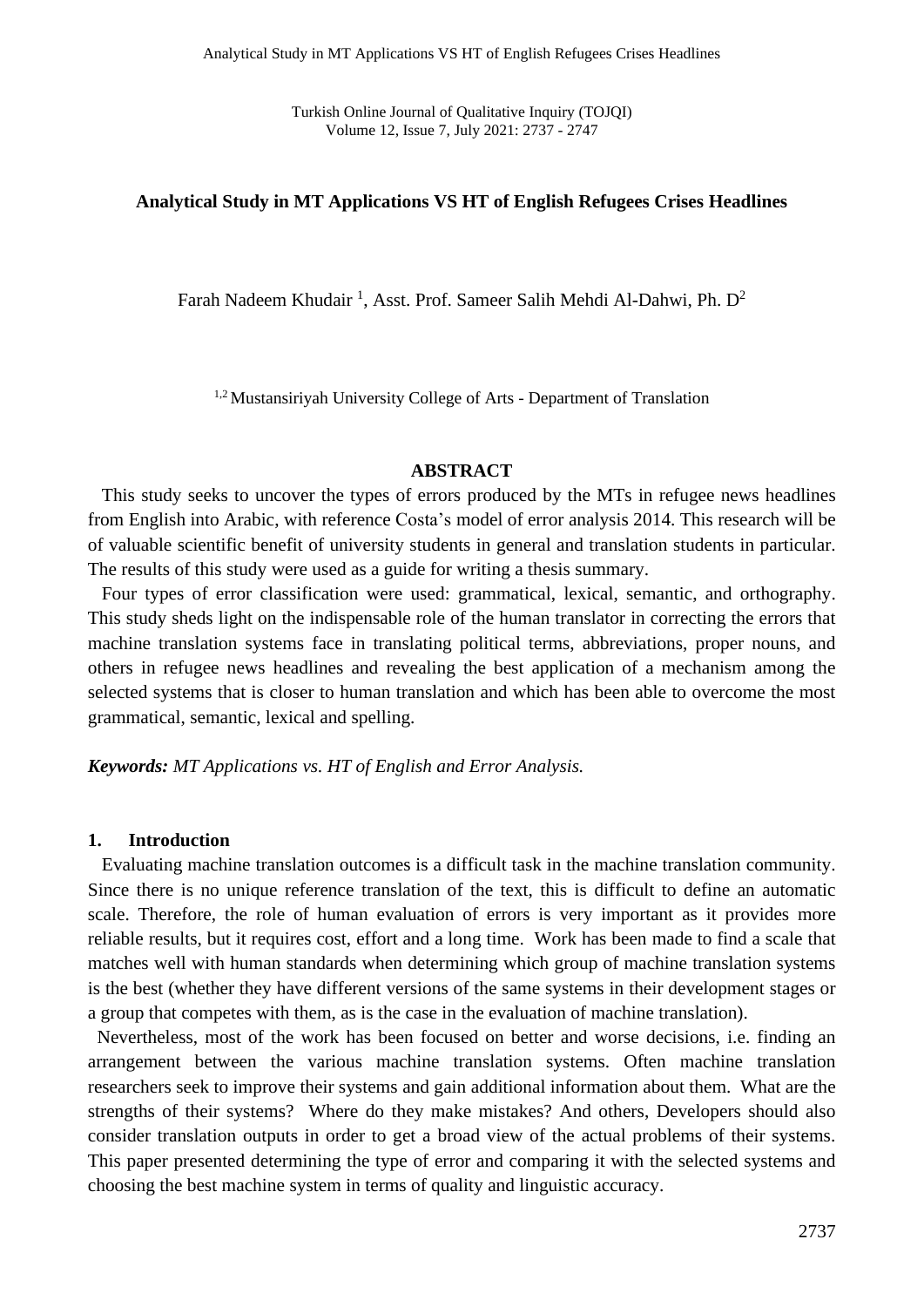#### **2. Notions of Error Analysis**

#### **2.1. Definitions of Errors Analysis**

According to Brown (2007:218), teachers describe error analysis as a valuable source of the information for them. It involves information about errors committed by learners, hence assists teachers to correct it and improves effectiveness of their teaching learning. Consequences of errors present marks to teacher and researcher, whether the process used was successful or wrong. Furthermore, Ellis (1985: 296) states that the error analysis is a procedure used by researchers and teachers for the

purposes of collecting samples of the learner's language, identifying samples that contain these errors, based on its assumed cause, it has been classified and evaluating their seriousness.

In addition, Richard et al. (1974:184) say that "error analysis is an activity to reveal errors found in writing and speaking error analysis may be carried out in order to: **a) find out how well someone knows a language, b) find out how person learners a language and c) obtain information on common difficulties in language learning, as an aid in teaching or in the preparation of teaching materials**."

#### **2.1.1 . Classification of Errors in Error Analysis**

 There are four types of error are categorized by Dulay et al (1982: 146-192) such as, Linguistic category, surface category, comparative taxonomy, and communicative effect taxonomy. First: Alinguistics category taxonomy is a error that is caused by language components or linguistics key elements. Language components include phonology (pronunciation), syntax and morphology (grammar), semantics, and lexicon (meaning and vocabulary) and discourse. The elements that compare each language component make up the linguistic key elements.

 Second, Surface strategy taxonomy is described how to modify the strategy taxonomy that occurs. Dulay et al (1982:154) present three types of errors based on surface structure taxonomy: First, Omission errors are marked by the absence of an item that may demonstrate in a well-formed utterance, addition error is the emergence of an item which must not appear in a well-formed utterance, misordering error occurs when a morpheme or group of morphemes is placed incorrectly in a sentence, and misformation error is a type of errors that marked by the wrong use of the morpheme or structure.

 Third, Comparative taxonomy is focused on a comparison of target language structure errors and certain other forms of construction. Four types comparative strategy are classified by Dulay et al (1982: 189): a) Developmental errors are errors similar errors children commit in learning the target language as their first language (Dulay et al,1982:165). b)Interlingual errors, according to Touchie (1986), are primarily caused by mother tongue intervention. c)Ambiguous errors are errors that can be categorized as either developmental or Interlingual (Dulay et al, 1982:172). Fourth, Communication strategy as the deliberate use of verbal or nonverbal mechanisms to convey a concept when precise linguistic means are unavailable to the learner at a given point in communication. In reality, communication strategy includes interlingual and intralingual transition processes, as well as the context of learning. For example, 'a learner tries to get a message across to reader with their cognitive and personality styles. '(Brown, 2007:178)

#### **2.1.2. Differences Between Errors And Mistakes**

 Brown ( 2007: 257) presents a distinction between errors and mistakes. "A mistake indicates to a performance error that is either a random guess or a slip", while an error indicates to idiosyncrasies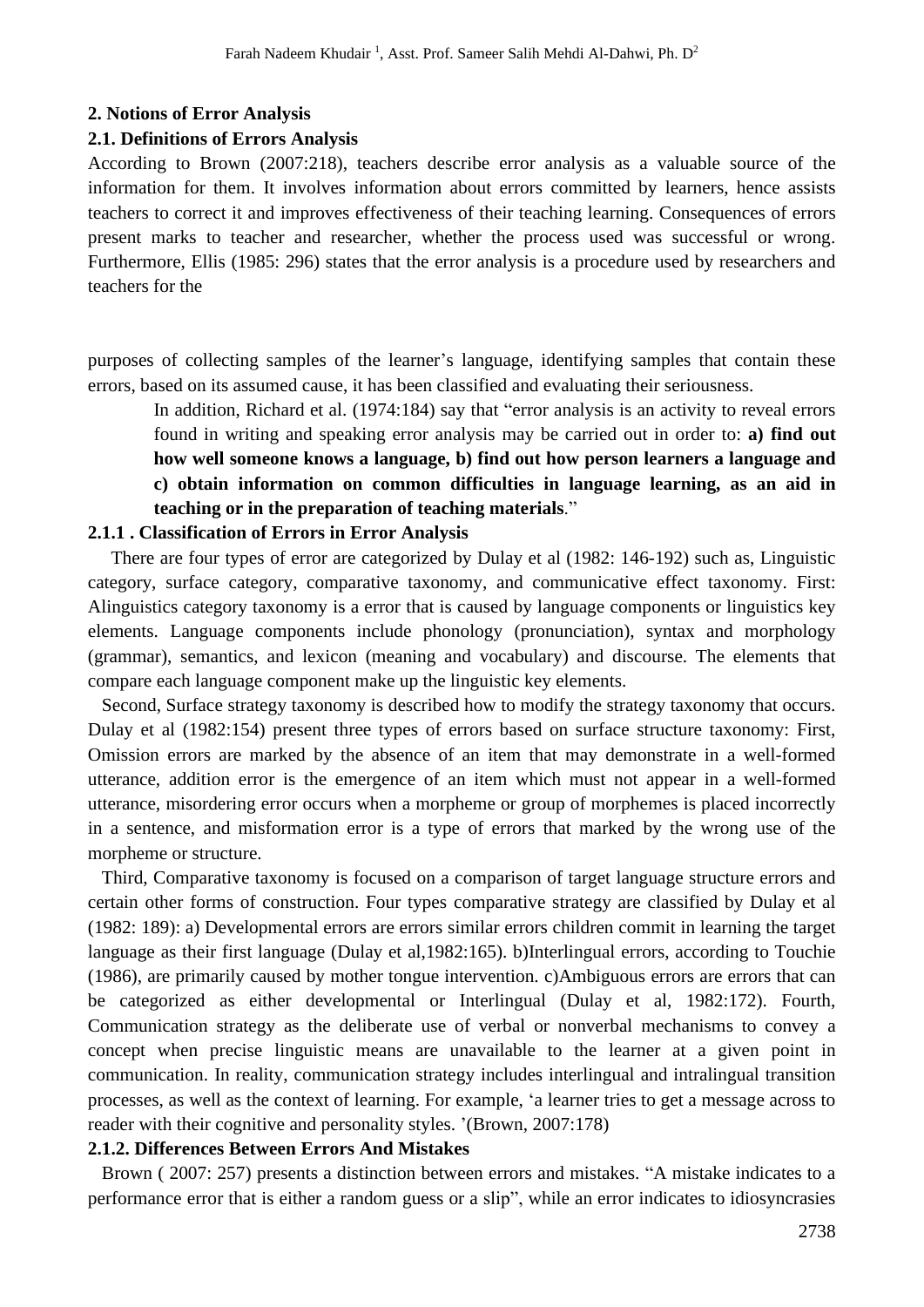in the inter-language of the learner that are a direct manifestation of a system within which of a learner is operating at that time ... in another words, an error is a noticeable deviation from the adult grammar of a native speaker, reflecting inter-language competence of the learner".

> Furthermore, Corder in larsen- freman and long (1991:58-59) makes an important distinction between an error and a mistake. Mistakes or slips made by second language learners and native speakers are known as failures to utilize known system properly, such a memory limitations (e.g., mistakes in tenses sequence and agreement in long sentences), fatigue, excitement, spelling pronunciations, etc. These mistakes are random and are easily corrected by learners when they attract their attention. An error is a systematic deviation committed by learners who have not yet mastered the rules of the target language resulting from faulty learning. Therefore, a learner cannot self-correct an error because it is a product reflective of his or her current stage of development, or basic competence.

> Rather than being seen as something to be prevented, then errors were signs that learners were actively engaged in hypothesis testing which would ultimately in the acquisition of TL rules.

Brown (2007: 165) persists that "it is crucial to make a distinction between mistakes and errors" because they are "technically two very different phenomena." The fundamental distinction between a mistake and an error also depends on the concept of corrigibility. If the learner is able to correct mistakes by him/herself after committing a mistake in the expression or his/her utterance, then we are speaking about a mistake.

#### **2.1.3, Error Analysis in Translation**

Based on the concept of equivalence between source and target texts, Koller states that translation error occurs when there is non-equivalence between the source and target texts or non-adequate of the target text (1979:216). The error is defined according to the functionalist approach and approaches based on "Skopos theory" as being related to the fulfillment of the target text function and the recipient's expectations(Schmitt 1998:394; Nord 2009; 190). In recent times, human translation or machine translation often makes grammatical errors because grammar is an important component of language and translators should pay more attention to it. ( Mazni et al , 2018:6).

> According to Youfi (2014) cited in (Aprilianti, 2019:21) "Error in translation faced by the translators is not only because they lack of knowledge of the target language, but they seemly lack of knowledge in both source and target language such as the structure, vocabulary, and punctuation. Thus, it causes further errors in translation which are classified into three types of error, those errors are linguistic error, cultural error, and stylistic error."

In other words, the error occurs as a result of insufficient translation training. For this reason, translators make some errors when translating (Kafipour & Jahanshahi, 2015:238-252). Sigrid Kupsch-Losereit as quoted in Nord( 1997:73) defined translation errors as an offence against: **1)"the function of translation, 2) the coherence of the text, 3) the text type or text form, 4) linguistic conventions, 5) culture - and situation- specific conventions and conditions, and 6) the language system."** Nord also mentions that the errors that occur in the translation are related to each other. This means that the occurrence of an error or problem will affect other errors and solutions. Because the method of overcoming the error will affect the solutions of other errors. "It is look like there are networks or hierarchies in which the solution to one problem influences the way others are tackled ( Ibid: 75)."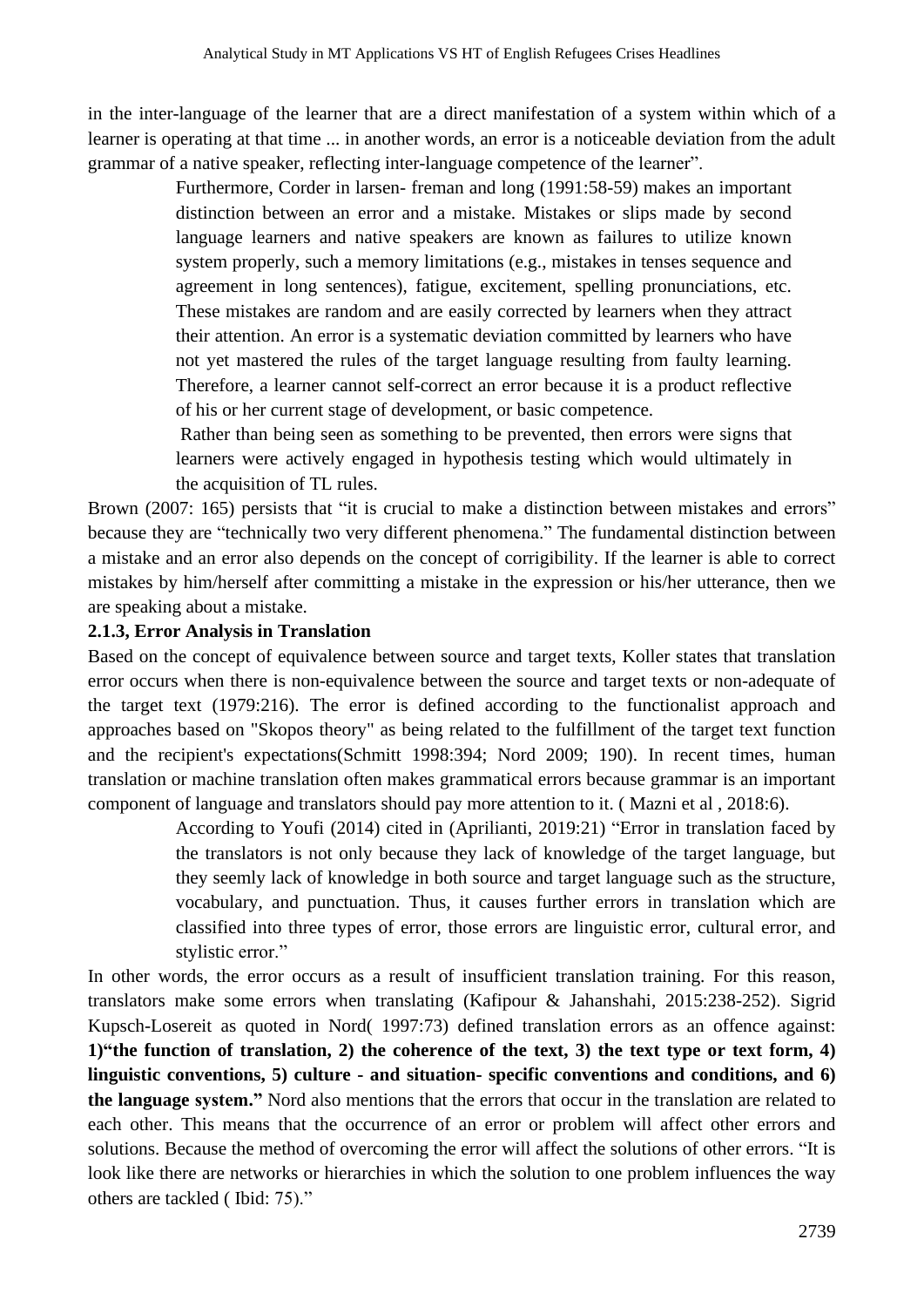## **3. 1.Notions And Types of Machine Translation**

According to Quah(2006:8), the term Machine Translation (MT) is not always defined in the same way: Initially, it "referred only to automatic systems with no human involvement". MT is currently described by Arnold et al (1994:1) as "the attempt to automate everything, or part of the process of translating from one human language to another." Since no other word has yet been coined, it is still used to describe both fully automated and human-assisted systems (Quah 2006:9). According to (Thomas D. Hedden), there are four main kinds of translation, three of which is known as machine translation or machine- assisted (aided) translation.

**-Human Translation:** A human translator completes all steps of the translation process, with the exception of using a computer as a word processor.

**3.1.1**.**Machine-assisted (-aided) human translation (MAHT):**A human translator performs the translation, but he or she employs the computer to improve or speed up the process. People who work in the field of translation, as opposed to MT, refer to this as computer-assisted (-aided) translation (CAT).

**3.1.2**.**Human-assisted (-aided) machine translation (HAMT):**A human translator modifies the source language (SL) text before, during, or after it is translated by the machine.

**3.1.3.Fully automatic (automated) machine translation (FAMT):** The SL text is entered as a file into the computer, which then generates a translation without the need for human participation. **Batch mode** is a term used to describe this mode. Fully automatic high-quality machine translation (FAHQMT) and low-quality machine translation are the two types of fully automatic machine translation.

When people hear the term "machine translation," they usually think of the last form of MT (fully automatic MT). It can be noticed that the distinction between HAMT and FAMT is largely arbitrary, because if the output is post-edited and any translation can be validated, a FAMT system would be deemed a HAMT system.

## **3.2. Uses of Machine Translation**

Machine translation researchers need to distinguish between two types of basic systems: First, a The first is a fully automated system that attempts to translate sentences and texts as a whole – that is, no human interaction is required during the translation process. Since the efficiency of these automated systems' outputs is usually poor, businesses and organizations must provide human assistance to improve translation quality. Second, in contrast to fully automated systems, there are a variety of translation aids that offer linguistic assistance to translators: most notably, dictionaries and grammar rules , but also (and perhaps most importantly) what are known as translation memories (Hutchins, 2005: 2).

According to Hutchins, 2005:3), Translation is mainly used for one of the four following functions and so is MT:

**A) Dissemination :** The texts translated for dissemination are required to be of high quality.Therefore, if the translation of these texts depends on machine translation, human assistance will be necessary, whether for post-editing of the input text, pre-editing of the input, using a controlled language or restricting the system to a specific subject domain.

**B) Assimilation:** When translating texts for the purpose of monitoring or filtering information, or if the recipients have a general idea of what the text is conveying, then the machine translation will be formed and no longer need a high-quality translation.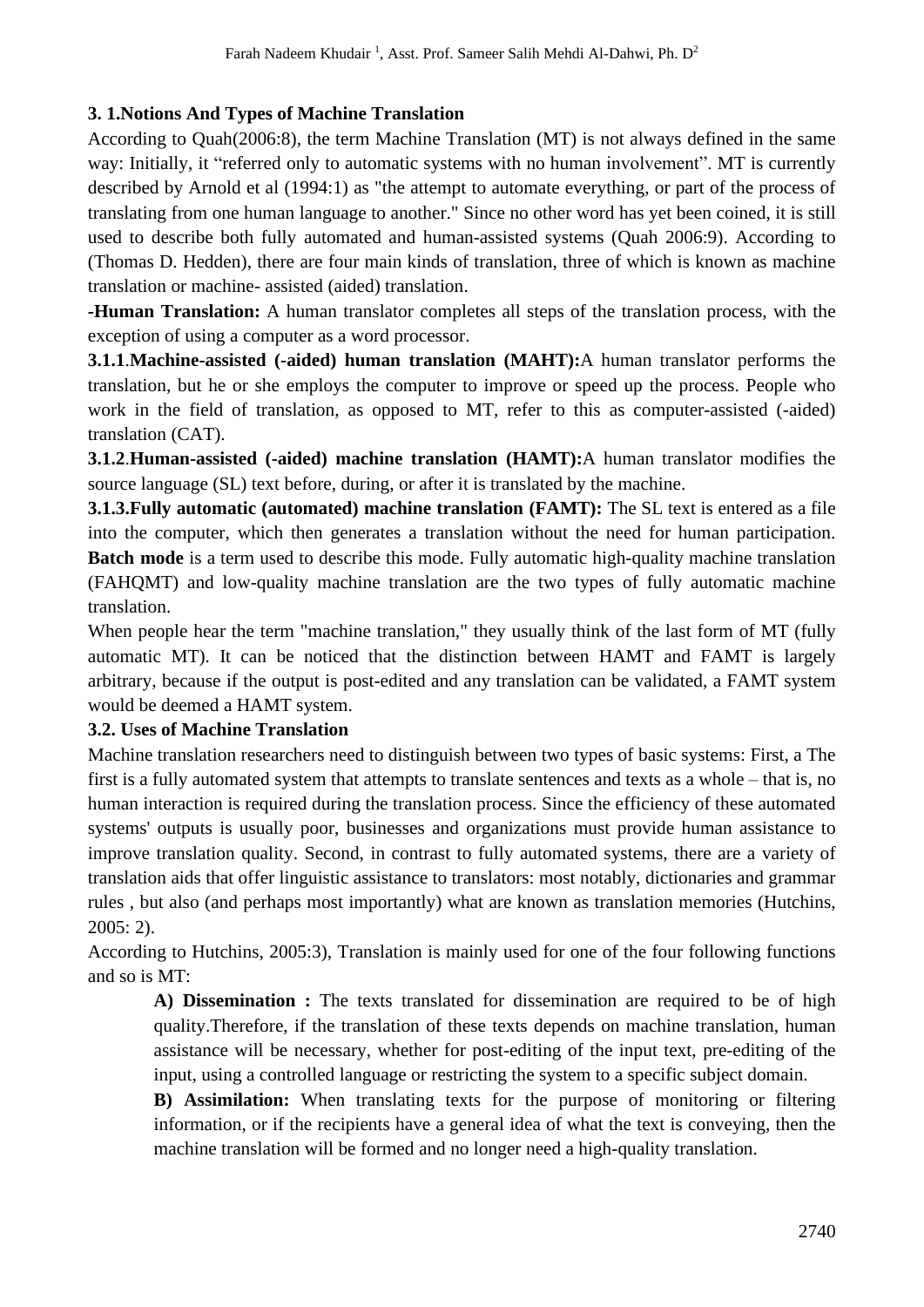**C) Interchange:** Individuals who speak different languages need translation to communicate via correspondence, phone or e-mail, so any translation will be used again as long as the callers understand the message they receive and convey their intentions.

**D) Database access:** At the present time , many people use translation as the main method for searching the Internet and accessing web pages faster in order to obtain information from databases in a foreign language.

#### **4. News Headlines**

#### **4.1. Notions of Headlines**

According to Reah, (2002: 13), headline is "a unique kind of text that consist of a range of functions that specifically dictate its shape, content, and structure, and it operates within a range of restrictions that limit the freedom of the writer". Generally, the headline tells the whole news story within a few words and aids readers to comprehend the key concepts (Bowel and Borden, 2000 cited in Nita Prateepchaikul (2010:7). Moreover, Conboy (2007:13) mentions that headlines serve three important functions. First, they provide a brief summary of the main news to the reader; hence, readers don't have to read the whole story to capture the point.

Second, they attract attention. Headlines distract people's attention by various font sizes and vocabulary used. Third, they often provide an initial indicator of the content and style of the news values of the newspaper. This is an important for the way in which the newspaper appeals to its audience.

#### **4.2.Strategies and Techniques Translating News Headlines**

News writers follow special strategies and techniques in translating news headlines from one language to another in order to attract readers' interest quickly.

Taking int consideration other important aspects of translating news headlines, which are the translator's purpose, the nature of reading and classification of the text, so translators need to rely on the translation strategy developed by Newmark, which are: a) Communicative Translation, where the translator attempts to produce the same effect on the TL (Target Language) readers as was produced by the original on the SL (Source Language) readers, and (b) Semantic Translation, where the translator attempts, within the bare syntactic and semantic constraints of the TL, to reproduce the precise contextual meaning of the author (Newmark, 2001b:22). This definition also indicates that communicative translation focuses primarily on understanding and responding to the target language receptors, while semantic translation is centered around the semantic content of the source language texts.

Notwithstanding, Communicative translation is likely to be smoother, clearer, more direct, and easier to read in order to provide more space and achieve briefness, Abbreviations and acronyms are widely used in English news headlines. However , translators are required when translating them not to leave the abbreviations and acronyms for the readers to know their meanings, but rather their job is to inform readers with their exact meanings. (Wu, 2017: 231).

On the other hand, Bowles & Borden  $(2008:203)$ , state that the punctuation marks are also extremely significant in presenting News headlines strategies .

-**Comma** can be used to replace conjunction word "and" with comma.

**"Kathy Griffin retracts apology, rips backlash over gory Trump photo shoot"** (By Christie D'Zurilla , Los Angeles Times)

-**Semicolons** use to separate two clauses in a headline.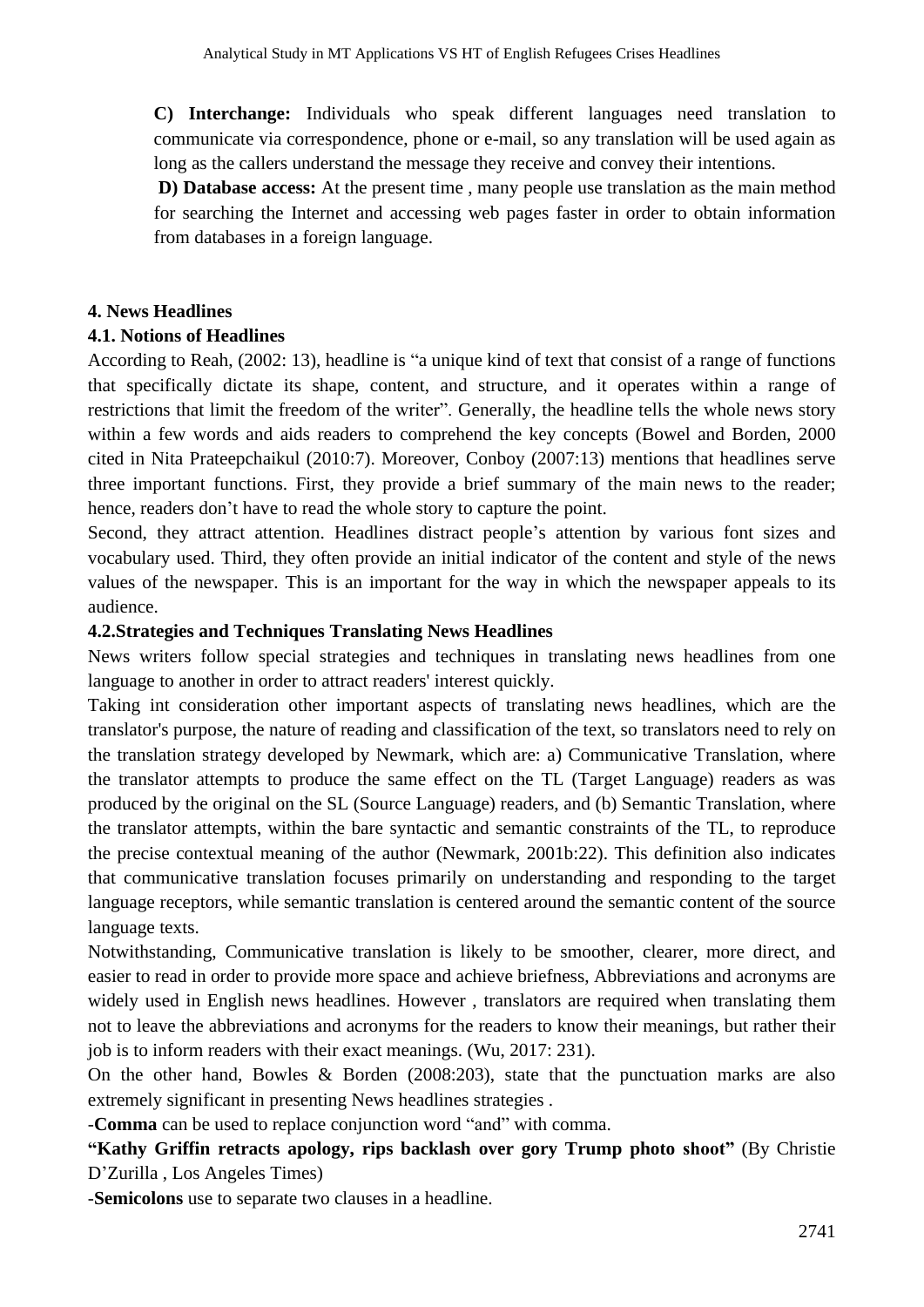### **"Taylor Swift cries during closing arguments in groping trial; jury in deliberation"**

(By Nardine Saad, Los Angeles Time)

-**Periods** are usually used for some abbreviations, but headline avoid use periods at the end of a sentence.

## **"U.S. Widens Inquiries Into 2 Jail Deaths"**

(By Eric Lichtblau & Eric Schmitt, The New York Times)

**-Single quotation marks** prefer to use in a news headline than double quotation marks.

## **"Jerry Seinfeld recaps childhood in Netflix's first 'Jerry Before Seinfeld 'trailer"**

(By Nardine Saad, Los Angeles Time)

-**Colons** are usually used for making modification, description language and asserting the following text . It can also replace the attributive verb to make a headline more meaningful.

### **"John Defterios: UAE stock market a work in progress"**

(By John Defterios, CNN)

-**Dashes** use to make headings more realistic and direct, and also clarify the identity of the speaker when citing a statement.

# **"Trevor Noah is shocked — shocked — by the latest revelations about Trump and Moscow"** (By Robert Lloyd, Los Angeles Time)

### **5. Data Analysis**

Costa et al 's (2014) model used to analyze and evaluate errors committed by three selected MTs in the translation of refugee headlines includes four levels: orthography level, semantic level, lexical level, and grammatical level. The analysis carried out in two stages: The first stage is comparative; the researcher shows the difference between the translation of three selected machine engines and then compare them with the human translation. The second stage is analytical, however; It describes the

different types of errors used in the source text and their perceptions in the target text. The following table presents the details of the data:

|           | Types of Error Analysis   Frequency of Occurrence   Percentage % |      |
|-----------|------------------------------------------------------------------|------|
| Substance |                                                                  | 3.2  |
| Lexis     | 14                                                               | 14.7 |
| Grammar   | 8                                                                | 8.4  |
| Semantics | h                                                                | 64   |

# **Sample No.1** / **IOM Congratulates Bahrain for Maintaining US TIP "Tier 1" Status for Second Consecutive Year 2019/6/25**

**كوكل**: المنظمة الدولیة للھجرة تھنئ البحرین على **احتفاظھا ^ بوضع** الوالیات المتحدة **"1TIP" للعام الثاني على التوالي مايكروسوفت**: المنظمة الدولیة للھجرة تھنئ البحرین **على الحفاظ على وضع "المستوى األول "**األمریكیة**^ للعام الثاني على توالي ريفيرسو**: المنظمة الدولیة للھجرة تھنئ البحرین **على الحفاظ على "المستوى االول " للسنة الثانية على التوالي** عن المعلومات التي تقدمھا الوالیات المتحدة األمریكیة **حول** االتجار بالبشر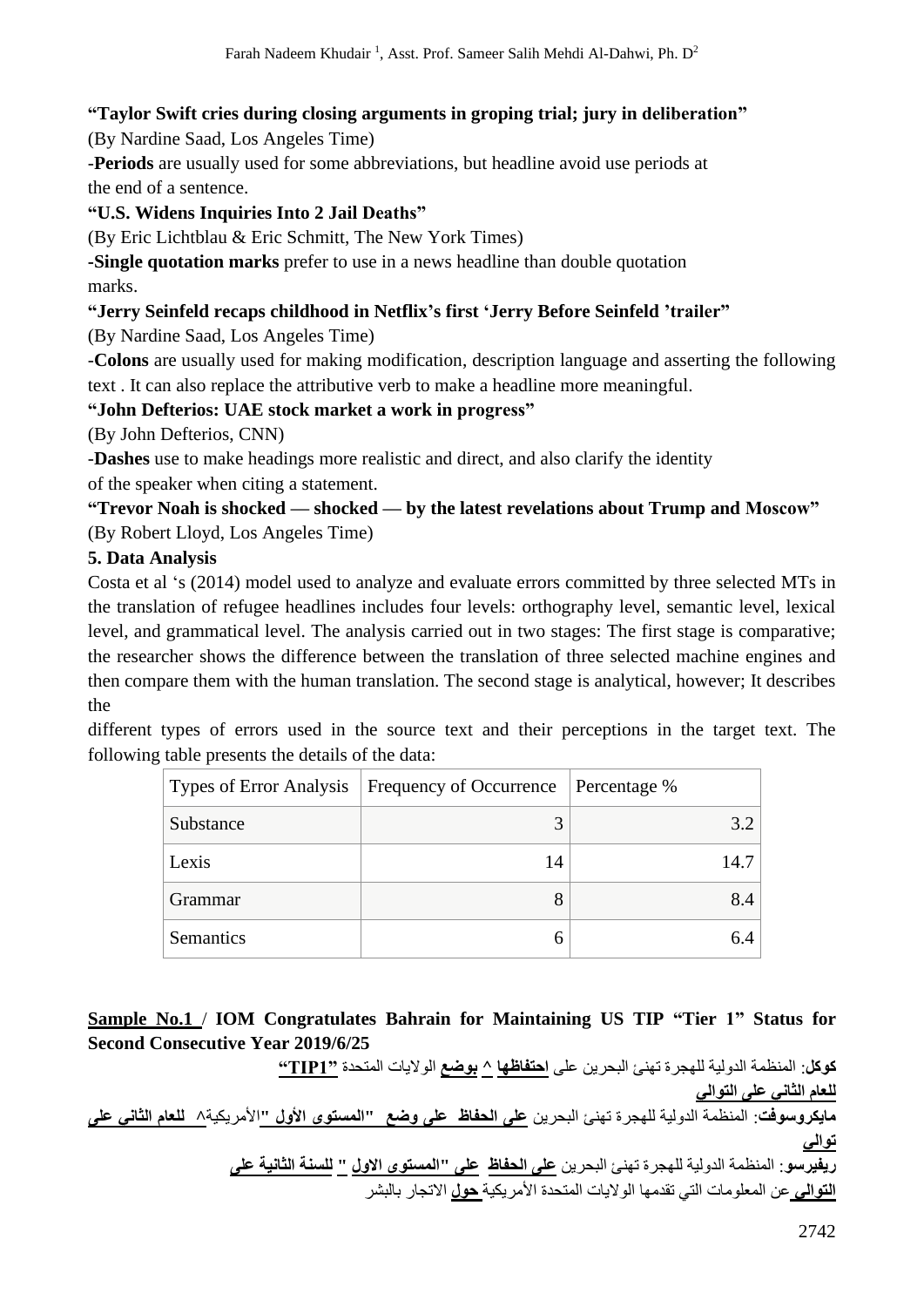**الترجمة البشرية )موظفي المفوضية(** : المنظمة الدولیة للھجرة تھنئ البحرین بحفاظھا على مستواى األول في تقریر وزارة الخارجیة األمریكیة حول االتجار بالبشر

The current extract presents that the three MTs commit a group of errors in rendering the Arabic version. Which are mistranslation, untranslated, omission, and expansion . In this connection, the three MTs mistranslation an error in providing the preposition 'for ''عــــلـى 'instead of 'ب 'in the TT, but Google translate outperforms Reverso context and Microsoft translator in attaching the term ' maintaining 'with morpheme (ھـ (in the Arabic version 'احــــتفاظــــھا'. Furthermore, Reverso context and Microsoft translator surpass in translating the term 'Tier1 '' المستوى الأول '' in the TT, while Google translate misomitting 'Tier1 'because its data does not find an equivalent in the TT. In this regard, Microsoft translator and Reverso context misuse quotation marks since HT does not see necessary use it in the TT. Again, Microsoft translator and Google translate mis confusion of sense in presenting the literal translation to the term 'status ''وضــــع', while Reverso context achieves the best results in rendering 'status 'On the other hand, Reverso context outshines the .'تــقریــر 'is closer to the HT 'مــعلومــات' ''Google translate and Microsoft translator in rendering the abbreviation 'TIP in the TT, whereas Google translate commits untranslated error in rendering بــــالبشــــر' 'TIP 'as it is, and Microsoft translator fails in omitting the term. Moreover, Microsoft ,'ب' و'عــــلـى' 'translator and Google translate also fail in rendering the preposition 'for while Reverso context outperforms in rendering 'for ''حــــول'. Finally, HT presents the TT in short version without affecting the source News meaning, while the three selected MTs drop in the trap of word-for-word السنه الثانیة على التوالي ''year consecutive second 'translation

#### **Sample No.2 / UNCHR /Sheikh Thani Bin Abdullah Bin Thani Al-Thani appointed UNHCR Eminent Advocate/ 2019/10/9**

كوكل : الشیخ ثاني بن عبدهللا بن ثاني آل ثاني **عين محاميا بارزا** للمفوضیة مایكروسوفت: الشیخ ثاني بن عبدهللا بن ثاني آل ثاني **يعين محامية بارزة** للمفوضیة ریفیرسو: الشیخ ثاني بن عبدهللا بن ثاني آل ثاني **ينصب المناصر البارز** لمفوضیة الالجئین الـترجـمة البشـریـة(مـوظـفي الـمفوضـیة): مـفوضـیة الـالجـئین **تـمنح** لـقب **"الـمناصـر الـبارز"** لـسعادة الشـیخ ثـانـي بـن عبدهللا بن ثاني آل ثاني

The above extract illustrates that there are some errors occurring through the translation process from English into Arabic. Which are mistranslated, word order and orthography. In this regard, Microsoft translator and Google translate mischoice the correct translation for the Verb 'appointed ' 'یــــعـیـن', another error Google translate commits in shifting the verb tense from past simple in the ST into present simple in the TT 'عــــیــن', and depending on the literal translation, While Reverso context surpasses in providing the suite and nearest translation to the HT of the verb .'یــــنـصـب''appointed'

Nevertheless, the three selected MTs involve an error in word order shifting theme- rheme in the ST in' الـــمناصـــر الـــبارز' title honorary TT the in theme -rheme into' الشـیخ ثـانـي بـن عـبد هللا بـن ثـانـي آل ثـانـي' the TT. On the other hand, Reverso context outperforms 'الــــبـارز الــــمـنـاصــــر 'Google translate and ' rendering the collocation 'Eminent advocate''سحامية بـارزة' 'مـحامـياً بـارزاً' Microsoft translator in literal in Arabic without paying attention to what is meant the precise expression of the 'Eminent advocate'. UNCHR claims that "the honorary title of Eminent advocate calls for someone of standing and influence in their special community and worldwide, such as royalty, academics, religious leaders. The Commission grants honorary title for their influential and effective support for its activities".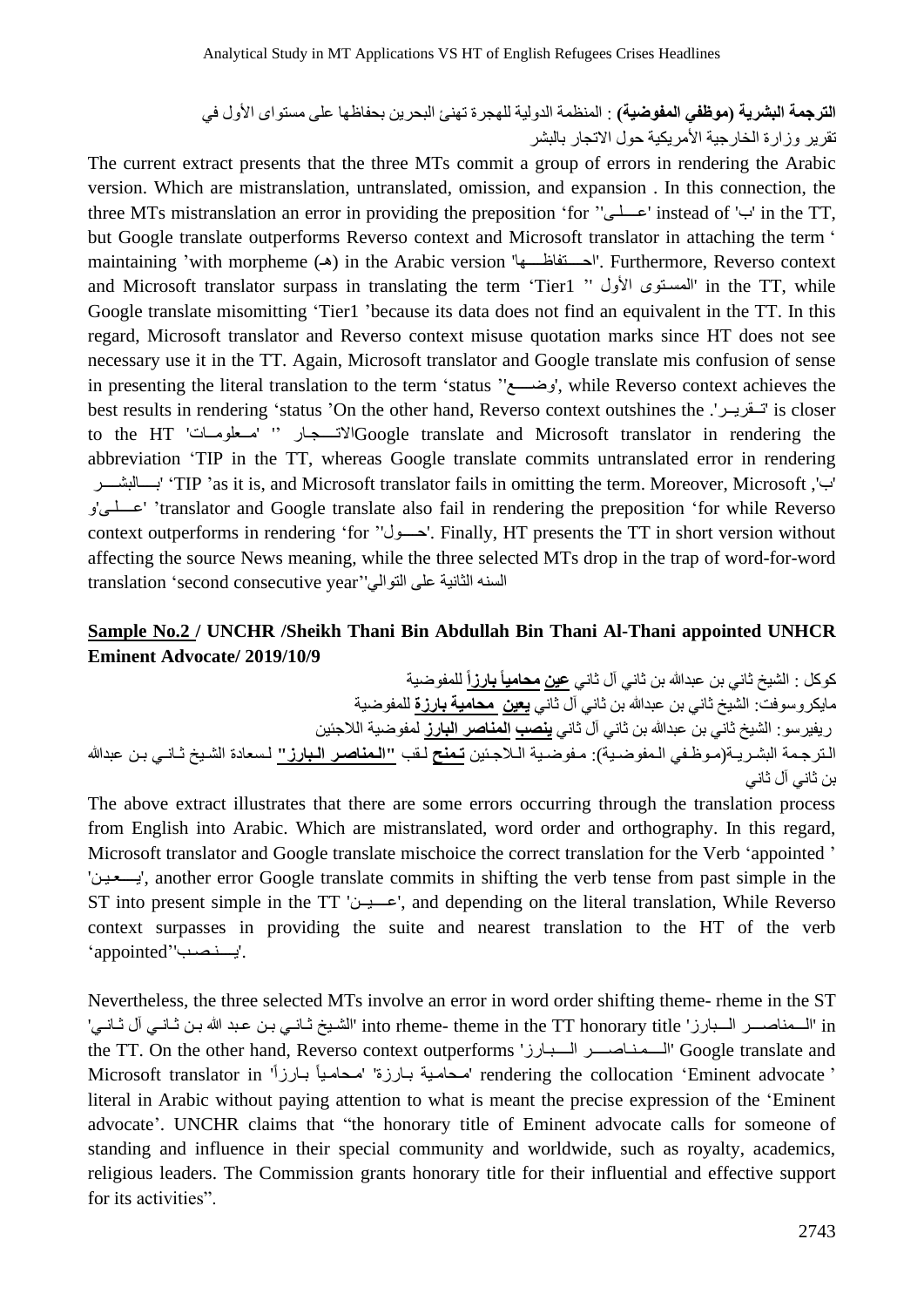However, Google translate also misuses specification in rendering 'eminent advocate '' ًمـــحامـــیا بـــارزا 'because the collocation is clear and does not need the specification to disambiguate a word which precedes it, and Microsoft translator makes a critical error in rendering the social gender 'advocate ''مــــحامــــیة 'whether indicates a feminine or masculine. Furthermore, the three selected MTs are cannot add the quotation marks because they do not have one of the headline strategies writing adding quotation by focusing on the specific side. However, the Arabic language always provides more explanation and most MTs cannot do so.

### **Sample No. 3/ Agency's Assistant High Commissioner for Protection, GillianTriggs, on the UN Secretary-General 's policy briefing on People on the Move/ 2020/6/3**

**كوكل**: تعلیق إخباري من **مساعد** المفوض السامي لشؤون الحمایة التابع للمفوضیة السامیة لألمم المتحدة لشؤون الالجئین ، جیلیان تریجز ، **على موجز سياسات** األمین العام لألمم المتحدة بشأن األشخاص المتنقلین

**مايكروسوفت**: تعلیق إخباري **من قبل** المفوض السامي **المساعد** لشؤون الحمایة في المفوضیة، جیلیان تریغز،**على اإلحاطة** السیاسیة لألمین العام لألمم المتحدة حول االشخاص الذین یتنقلون

**ريفرسو**:تعلیق إخباري من **مساعدة** المفوض السامي لشؤون الحمایة ، جیلیان تریجز، **حول تقرير**سیاسة األمین العام لألمم المتحدة بشأن األشخاص المتنقلین ترجمة البشریة( موظفي المفوضیة): تعلیق إخباري من **مساعدة** المفوض السامي لشؤون الحمایة حول السیاسة العامة لألمین

العام بشأن الأشخاص المتنقلین

The above extract observes several errors in three selected MTs and deals with it in different ways. Which are addition, mistranslation and orthography. At the beginning, Reverso context achieves the distinct results in rendering the social gender 'assistant 'refers to singular female 'مــــسـاعــــدة 'in the Arabic version, depending on the name mentions in the headline 'Gillian 'which refers to the girl's name in Arabic, while Microsoft translator and Google translate commit an error in rendering the social gender because they unaware of whether the 'Assistant 'refers to a masculine or feminine due to their lack of data. However, the Arabic language needs this kind of distinction. Moreover, Microsoft translator misuses 'قــــبـل مــــن 'in Arabic, although the English structure is not passive, but rendering into Arabic as a genitive passive and providing the wrong message in the TT as it is .

So, the Google translate and Reverso context are more appropriate to the HT. in addition, the three MTs commit punctuation error in conveying the commas in the TT.

In this regard, there is another error in MTs is a mistranslation proposition in Arabic Reverso context outperforms Microsoft translator and Google translate in rendering the preposition 'on ' .'عــــلــى' rather than 'حـول'

On the other hand, the three MTs fail in reducing the headline translation such 'briefing ''تــقریــر' و 'و احــاطــة'مــوجــز', depending on word-for-word translation and reduce the accuracy and aesthetic effect of the text. In this respect, Google translate between two selected applications fail in rendering the singular form 'policy 'in the ST into plural form in the TT 'ســــیاســــات'. Finally, Microsoft translator mis shifting the word 'move 'in the ST into phrase in the TT' الــــذیــــن یــــتـنـقـلـون'. This error affects the grammatical content in the TT.

### **Sample No. 4 / Thousands of Migrants Forced to Sleep Rough after Closure, Destruction of Bosnia Camp ( 2020/23/12.)**

كوكل: آالف المھاجرین **أجبروا** على **النوم خشن** بعد إغالق وتدمیر مخیم البوسنة مایكروسوفت: آالف المھاجرین **أجبروا** على **النوم الخام** بعد إغالق وتدمیر مخیم البوسنة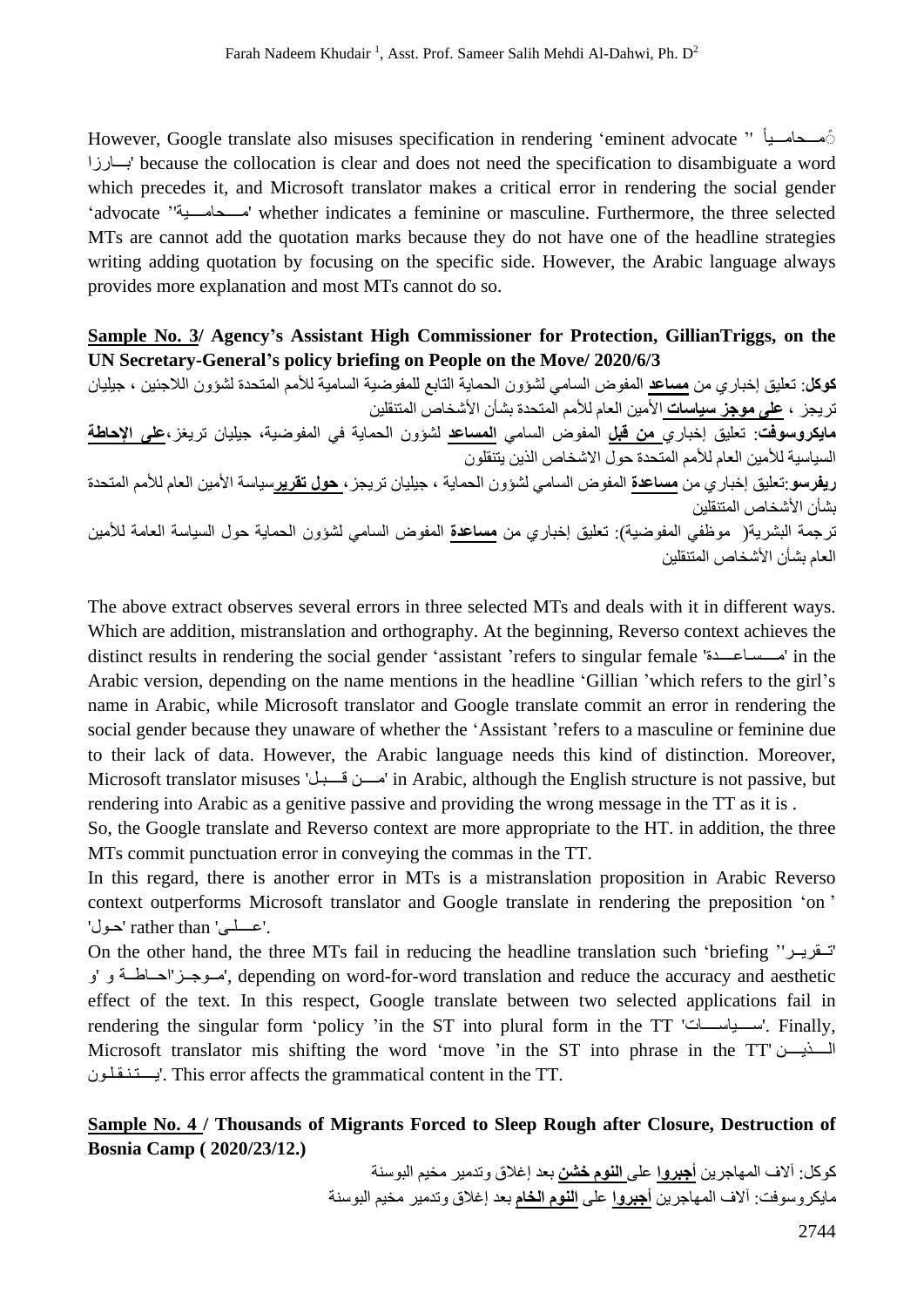ریڤیرسو: آالف المھاجرین **اجبروا** على **نوم بظروف قاسية** بعد إغالق وتدمیر مخیم البوسنه ترجمة البشریة (موظفي المفوضیة ): بعد احتراق مخیمھم.. آالف المھاجرین **يُجبرون** على النوم **بظروف قاسية** في البوسنة

The above example appears that the three selected engines commit two kinds of errors. Which are substitution and mistranslation. In this regard, the three MTs fail in shifting the verb tense of passive voice 'forced 'from past simple in the ST to present simple in the TT 'یـجبرون 'because they unaware the strategy of writing the headlines in Arabic that verbs must be written in the present tenses regardless of the verbs tenses in the SL. Furthermore, Reverso context surpasses the best performance in rendering ' قاسية بـظروف فـاسـية he collocation (noun +adjective) 'sleep rough 'in the Arabic version ', while Google translate and Microsoft translator commit mistranslation error in rendering the adjective 'rough ''خــــشـن' 'خــــام 'depending on literal translation in conveying the correct meaning in the TT. On the other hand, the three MTs misuse substitution strategy, as HT replaces two terms 'closure 'and 'destruction 'in the ST 'اغلاق'و'تدمير' by 'burning ''احتراق'', which conclude its, through the reading the text entirely, also take the headlines strategies into account, and writing shortly to coined it in the perfect way.

Moreover, HT mentions 'مــــخیمھم بــــعداحــــتراق 'despite it does not really exist in the ST, that means the translator depends on his background knowledge in phrasing the rendering context.

## **Sample No. 5 / ICS, UNHCR and IOM call on States to end humanitarian crisis onboard ship in the Mediterranean 07 September 2020**

**كوكل: المركز الدولي للمھاجرين** ، المفوضیة والمنظمة الدولیة للھجرة **تدعو** الدول **إلى** إنھاء األزمة اإلنسانیة **على متن** السفن في البحر الأبيض المتوسط **مايكرسوفت: ICS** ، مفوضیة األمم المتحدة لشؤون الالجئین والمنظمة الدولیة للھجرة **تدعو** الدول **إلى** إنھاء األزمة اإلنسانیة **على متن** السفن في البحر األبیض المتوسط **ريفرسو: غرفة الشحن البحري الدولية** ومفوضیة األمم المتحدة لشؤون الالجئین والمنظمة الدولیة للھجرة تدعو الدول **إلنھاء** األزمة اإلنسانیة **على متن** سفن في البحر األبیض المتوسط **الترجمة البشرية (موظفي المفوضية: ) غرفة الشحن الدولية** ومفوضیة الالجئین والمنظمة الدولیة تدعو الدول **إلنھاء** األزمة اإلنسانیة **للسفن** في المتوسط

The above headline illustrates lexical, grammatical, and orthographic errors committed by three selected MTs in rendering from English into Arabic. Which are mistranslation, gender agreement, and untranslated. First of all, Google makes confusion to the target reader in shifting acronym 'ICS ' from the intended meaning 'the International chamber of 'shipping', that follows International Maritime Organization, and specialize in providing the highest quality of shipping services to the international center for the migrants. Thus, based on Costa et al's theory on error analysis, this acronym provides the wrong and inaccurate meaning for the context intended in the ST. On the other hand, Microsoft translator commits untranslated error in rendering acronym 'ICS 'as it is, which is not equivalent in the Arabic version.This happens either because Microsoft translator does not deal with such an acronym before, or because the system does not update its systems to keep pace, with the recent development acronym such as this International Organization. In the same context, the three selected MTs fail in typing the whole names of organizations, in the headline the more details reduce the accuracy of the News.

In this respect, the Microsoft translator and Reverso context surpass the Google translate in rendering a singular feminine verb 'they call'/ 'تــــدعــــو 'instead of a masculine singular verb 'they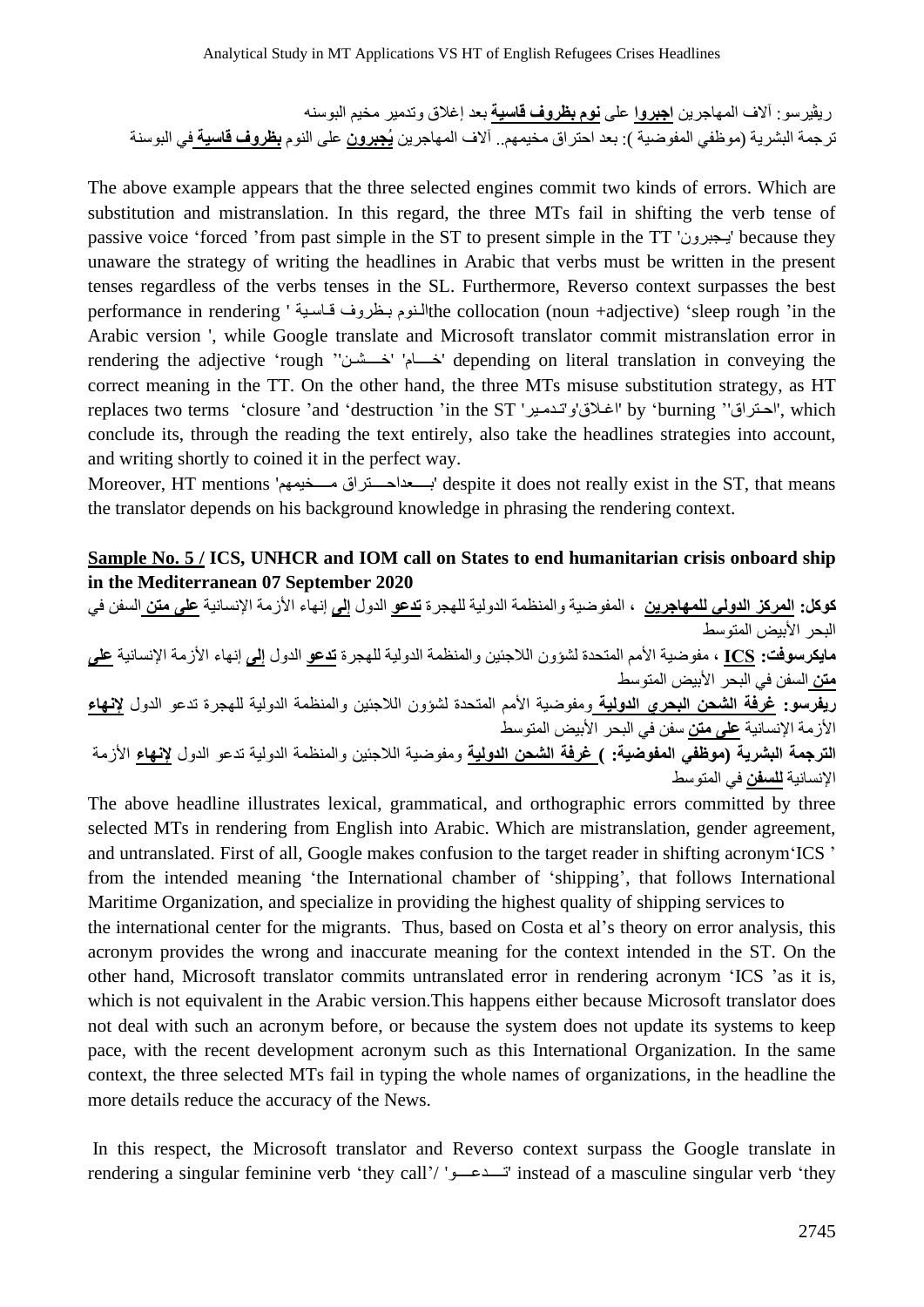call'/ 'یـــدعـــو 'in the TT. Moreover, Reverso context between two selected applications succeeds in assigning the right preposition letter 'to ''ل 'rather than the literal meaning in the Arabic.

Again, Reverso context between the two selected applications 'الــــى 'outperforms in rendering the punctuation mark 'comma ''الــــواو 'in the TT. Finally, the three selected MTs fail in presenting literal translation for the preposition phrase 'onboard ship ''السفن متن على 'in the TT.

## **6. Conclusion**

The theoretical aspect of this study is supported by the identification of errors in machine translation performance and the magnitude of their effect on the target reader while conveying the exact meaning of translating refugee news headlines while adhering to simple headline writing standards. Most students and language users can use MT engines (Microsoft converter, etc.) as an option to help them translate their work from the original language to the target language without incurring any financial costs and saving time and effort. Comparing the three chosen machine translations to the human translation to demonstrate the importance of the human translator's sense, but the fact remains that most MT engine results are meaningless because they do not understand the context of the target text.

## **References**

Brown, H. D. (2007). Principles of Language Learning and Teaching. New York: Pearson Education, Inc.

Bowker, L., & Barlow, M. (2008). A comparative evaluation of bilingual concordances and translation memories. In E. Yuste Rodrigue (Ed.), Topics in language resources for translation and localisation (pp. 1-22). Amsterdam: John Benjamins.

Conboy, M. (2007). The Language of the News.(New York: Routledge)

Dulay, H., Burt, M. & Krashen, S. D. (1982). Language Two. Oxford: Oxford University Press Hutchins, John. (2005).Current commercial machine translation systems and computer-based translation tools: system types and their uses.[Website: http://ourworld.compuserve.com/homepages/WJHutchins]

Koller, W. 1989 (1979). Equivalence in Translation Theory. In Andrew Chesterman (ed.), Readings in Translation Theory. Loimaa: Finn Lectura, 99-104.

Kafipour, R., & Jahanshahi, M. (2015). Error Analysis of English Translation of IslamicTexts by Iranian Translators. Journal of Applied Linguistics and Language Research, 2(3), 238-252.

Larsen-Freeman, D. and Long, M. H. 1991: An introduction to second language research. London: Longman.  $xvi + 238$  pp

Mazin, Murni, D. & Pohan, E. 2018.14 Augest . An Error Analysis of Indonesian-English Translation By Using Song Lyric at the Tenth Grade Students of SMA Negeri 4 Tanjungpinang. 0.9:49.

Nord. C. (2009). Text Analyse and Ubersetzen.Theoretische Grundlagen, Methode unddidaktische Anwendung einer übersetzungsrelevanten Textanalyse. Tübingen: Julius Groos Verlag Brigitte Narr. (četrta izdaja).

Nord, C. 1997. Text Analysis in Translation : Theory, Methodology and Didactic Application of a Model for Translation-Oriented Text Analysis. Amsterdam : Rodopi

Peter Newmark (2001b). Approaches to Translation. Shanghai: Shanghai Foreign Language Education Press